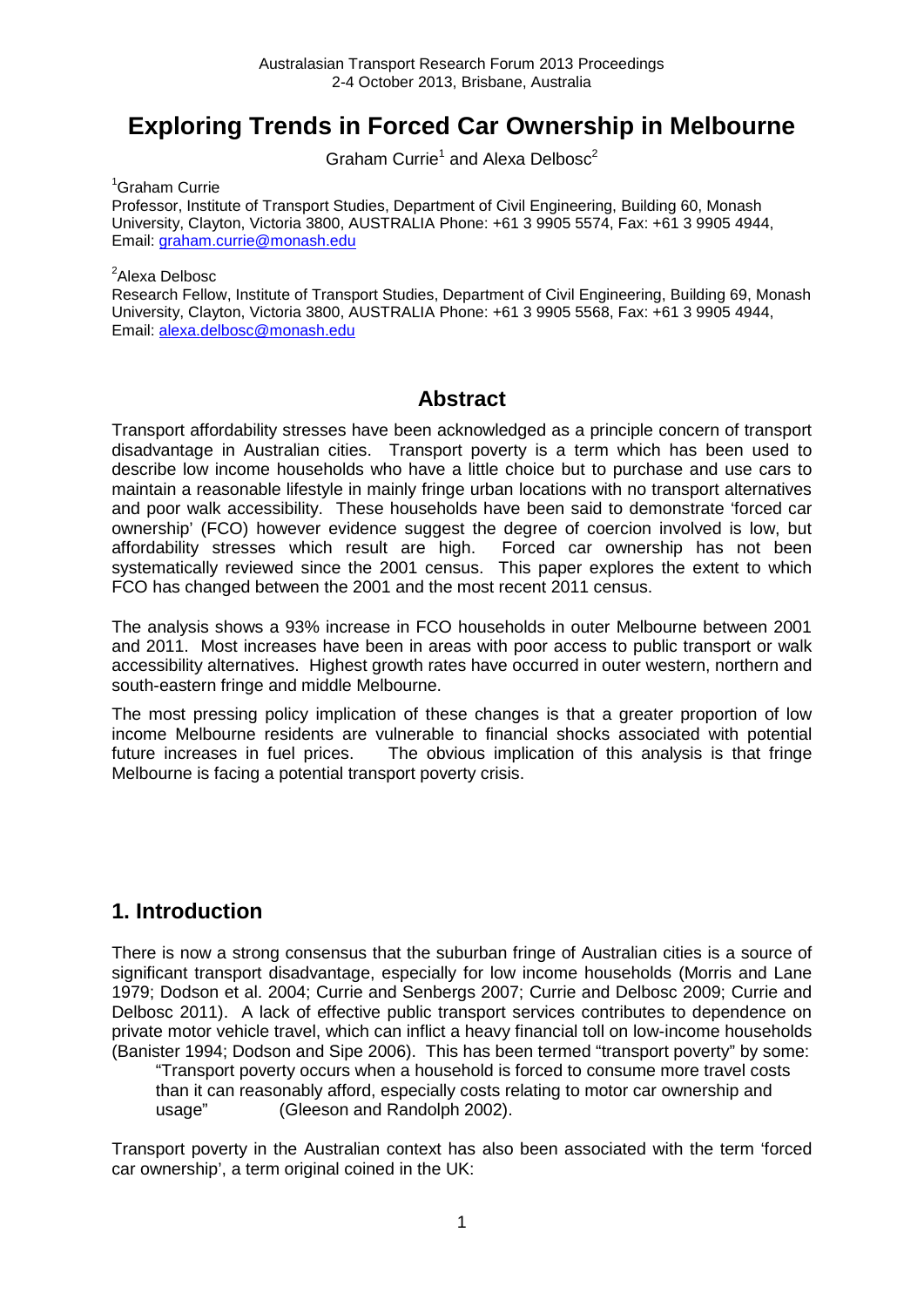"'Voluntary' car ownership means that there are adequate substitutes for gaining access to facilities, and that the car is not a necessity. Conversely, 'forced' car ownership means that there are no alternatives. In rural areas, there is clear evidence of 'forced' car ownership, since cars are owned at lower-income levels and are seen to be one of the items of household expenditure that cannot be foregone" [\(Banister 1994\)](#page-8-5).

The central elements of the concept are low income, need for travel, lack of alternatives to the car and hence high car ownership but at high cost to low income groups [\(Currie and](#page-8-2)  [Senbergs 2007\)](#page-8-2).

Past research by the authors identified the suburban fringe of Melbourne as being particularly vulnerable to transport poverty, based on an analysis of the 2001 census [\(Currie](#page-8-2)  [and Senbergs 2007\)](#page-8-2). Since then, Australian cities have seen considerable change; city populations have grown, public transport use has grown significantly and some cities have seen a revitalisation of inner city areas. However, the majority of population growth in many cities has taken place in fringe-urban, greenfield developments far from public transport.

This paper explores how forced car ownership (FCO, or high car ownership on low income) has changed between 2001 and 2011 in Melbourne, Australia. It begins with an outline of past research on transport and low-income households before describing the context of the present research. It then describes the methodology adopted and details the results of the analysis. The paper concludes with a discussion on policy implications.

#### **2. Research Context**

"in areas of low [public transport] service provision …there may be an important element of 'forced' car ownership among poorer households who have to make major sacrifices in order to meet car-ownership and running costs;… [in this instance] there is likely to be an *inverse* relationship between car-ownership and social well-being" [\(Jones 1987\)](#page-8-8).

Forced car ownership involves low income households who have to spend a high share of their income on running motor cars due to lack of alternatives and need to ensure mobility. In a foundation study of the concept for Australian cities [\(Currie and Senbergs 2007\)](#page-8-2), the term was found to be 'value laden' since it implies some degree of imposition of the costs of ownership against the individuals consent. Indeed subsequent research by the same authors established a strong degree of support for car ownership amongst low income households; however 77% of households interviewed also said they had no choice in the matter and had to pay the high costs involved. Some 54% said transport costs represented a substantial proportion of expenditure [\(Currie and Delbosc 2011\)](#page-8-4). In this paper we adopt the Forced Car Ownership (FCO) terminology but acknowledge its limitations.

A study of forced car ownership in Melbourne using the 2001 census [\(Currie and Senbergs](#page-8-2)  [2007\)](#page-8-2) established there were 20,831 households in outer Melbourne suburbs with low public transport service, low income (lowest quartile) and that run two or more cars. These households owned older and smaller cars and spent a high share of income on motoring. They are highly car dependent and travel considerably further than middle Melbourne car owners (+45% more trip/distance) suggesting a higher transport burden in time and cost. The study established some degree of evidence for coping strategies associated with high travel costs on low income including evidence that car sharing (giving lifts to others) was more common in this group.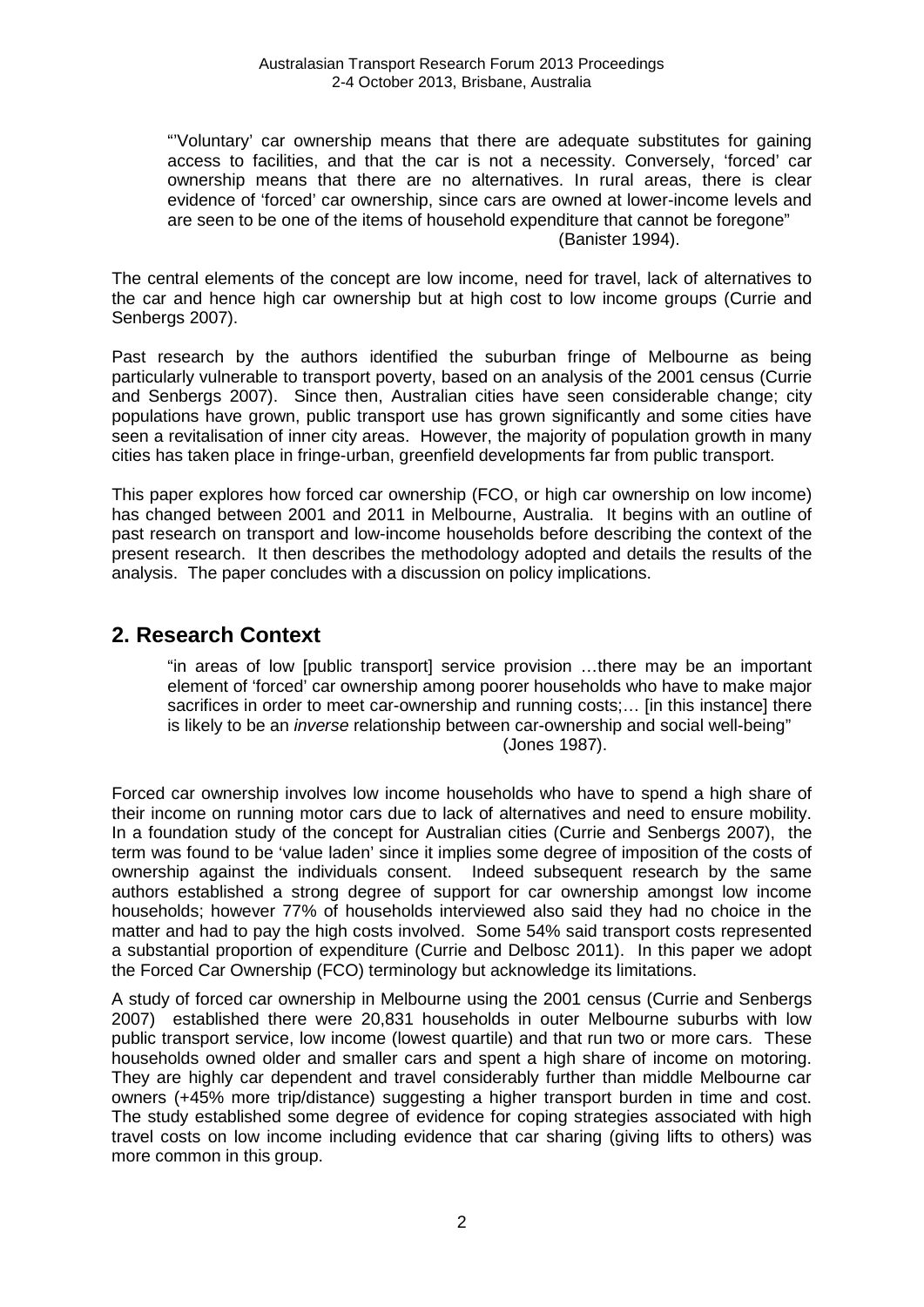This research led to a more in-depth study of forced car ownership groups including an analysis of coping behaviours and opinions of the people concerned [\(Currie and Delbosc](#page-8-4)  [2011\)](#page-8-4). Home affordability was identified as a critical factor driving residential location on the fringe for low income groups. Whilst many FCO households liked the mobility their car provided, 54% wished they could walk/cycle more and 30% sought greater access to public transport. The study also established that FCO households adopt a range of coping strategies to reduce the costs of high car ownership including car sharing, travelling to closer locations, home-based vehicle maintenance and use of smaller and older (cheaper) second hand cars. Overall the study concluded that there were good mobility benefits associated with having a car on low income, however the impacts on affordability are concerning because FCO households clearly face financial stress.

The financial vulnerabilities associated with increased fuel prices and car affordability on the urban fringe have been the subject of a series of papers regarding Australian cities [\(Dodson](#page-8-1)  [et al. 2004;](#page-8-1) [Dodson and Sipe 2006\)](#page-8-6). A major concern has been that rising fuel prices act to increase pressure on low income household budgets. In addition many of these households are highly geared from a home loan mortgage viewpoint. The urban fringe of Australian cities, in particular, is extremely vulnerable to this combination of potential financial stressors. This again highlights the need to understand the current context of FCO households, particularly in the urban fringe.

This research paper revisits the scale and distribution of forced car ownership households using a time series analysis from the 2001, 2006 and 2011 census. The focus of the analysis is on low-income households with high car ownership (FCO households) in the urban fringe of Melbourne. It explores the geographic distribution of households and explores changes in FCO households between census years.

## **3. Research Method**

FCO households are identified in this analysis based on low income (lowest quartile) and high car ownership (2 or more cars per household). Data were compiled for the 2001, 2006 and 2011 census years for Melbourne [\(Australian Bureau of Statistics 2001;](#page-8-9) [Australian](#page-8-10)  [Bureau of Statistics 2006;](#page-8-10) [Australian Bureau of Statistics 2011\)](#page-8-11). In each case households were classified based on household vehicle ownership, geographic location and income. Concordance tables provided by the Australian Bureau of Statistics were used to compare geographic locations between years. Maps are presented either at the SA1 or SA2 geographic level, as specified. Data tables are geographically aggregated upward into inner, middle and outer Melbourne regions based on local government areas<sup>[1](#page-0-0)</sup> to explore patterns of changes between regions.

Households were categorised into 'low' or 'high' income groups based on the lowest quartile threshold. The absolute value of this cut-off point varied by census year as follows:

- 2001 \$499 per week
- 2006 \$649 per week
- 2011 \$799 per week

<span id="page-2-0"></span> <sup>1</sup> Inner local government areas included Melbourne, Yarra, Stonnington and Port Phillip; middle local government areas included Hobsons Bay, Maribyrnong, Brimbank, Moonee Valley, Moreland, Darebin, Banyule, Manningham, Boroondara, Whitehorse, Monash, Glen Eira, Bayside, Kingston and Greater Dandenong; outer areas included Wyndham, Melton, Hume, Whittlesea, Nillumbik, Yarra Ranges, Maroondah, Knox, Cardinia, Casey, Frankston and Mornington Peninsula.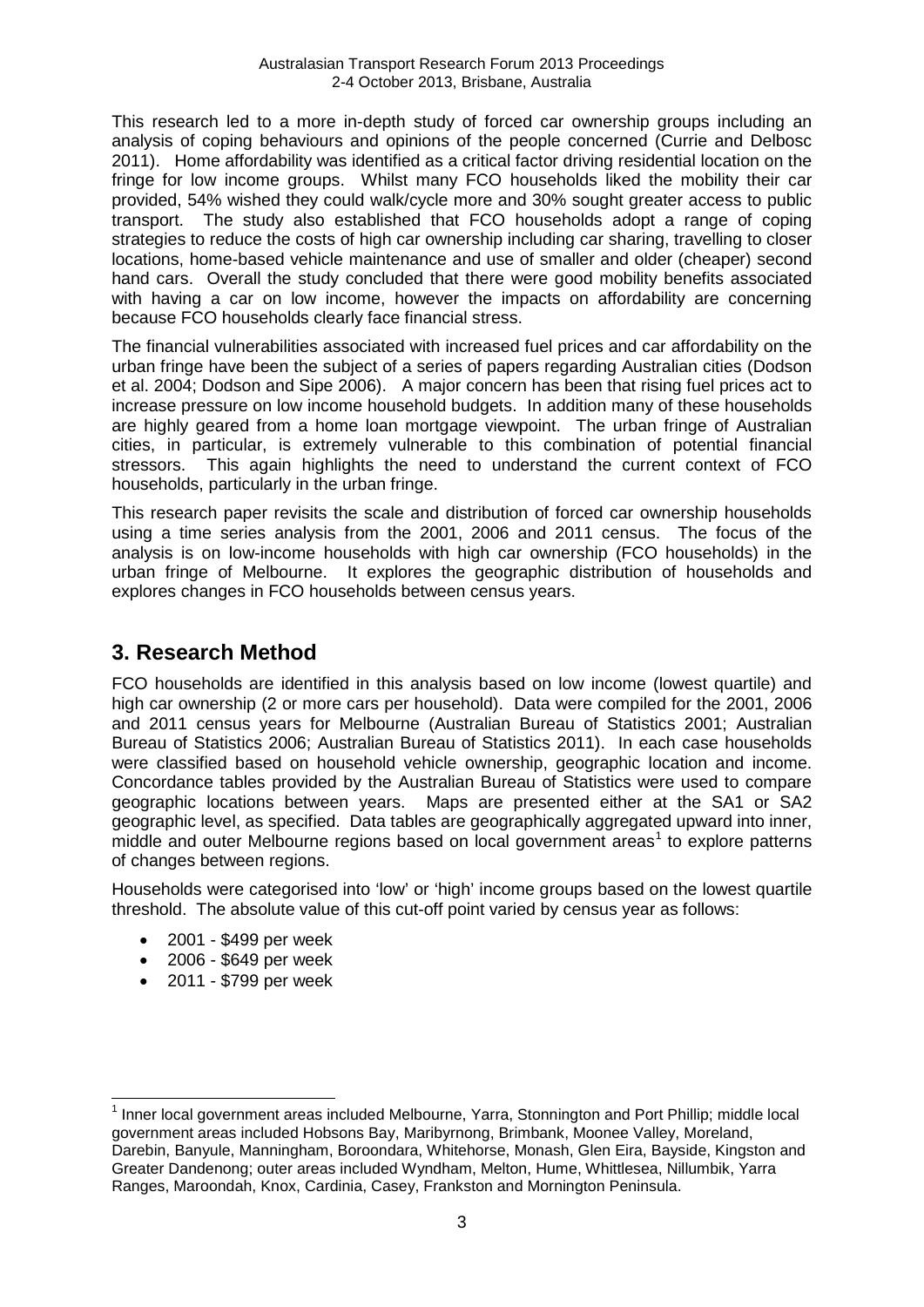# **4. Results**

Table 1 shows the distribution of Melbourne households by car ownership and income for Outer Melbourne in 2001, 2006 and 2011.

#### **Table 1: Melbourne households by car ownership, income and geographic location in 2001, 2006 and 2011**

|                    |                      |                 |                  | 2011             |                  |           |  |
|--------------------|----------------------|-----------------|------------------|------------------|------------------|-----------|--|
| Region             | Income               | No vehicles     | 1 vehicle        | 2 vehicles       | 2+ vehicles      | Total     |  |
| Outer              | Low income           | 18,684          | 80,700           | 33,620           | 40,116           |           |  |
|                    |                      | (13%)           | (56%)            | (23%)            | (28%)            | 145,208   |  |
|                    | High income          | 3,978           | 73,834           | 179,235          | 273,881          | 356,092   |  |
| Melbourne          |                      | (1%)            | (21%)            | (50%)            | (77%)            |           |  |
|                    | Total                | 25,201          | 169,430          | 233,737          | 350,554          | 638,741   |  |
|                    |                      | (4%)            | (27%)            | (37%)            | (55%)            |           |  |
| Total<br>Melbourne | Low income           | 85,201          | 201,055          | 71,515           | 83,769           | 386,632   |  |
|                    | High income          | (22%)<br>36,848 | (52%)            | (18%)<br>411,309 | (22%)<br>593,689 |           |  |
|                    |                      | (4%)            | 263,131<br>(29%) | (45%)            | (66%)            | 904,576   |  |
|                    | Total                | 134.890         | 506,683          | 531,465          | 758,945          |           |  |
|                    |                      | (8%)            | (31%)            | (32%)            | (46%)            | 1,638,629 |  |
|                    |                      |                 |                  | 2006             |                  |           |  |
| Region             | Income               | No vehicles     | 1 vehicle        | 2 vehicles       | 2+ vehicles      | Total     |  |
|                    | Low income           | 18,138          | 68.028           | 26.468           | 31,990           | 123,266   |  |
|                    |                      | (15%)           | (55%)            | (21%)            | (26%)            |           |  |
| Outer              | High income          | 2,567           | 64,281           | 155,390          | 232,632          | 304,934   |  |
| Melbourne          |                      | (1%)            | (21%)            | (51%)            | (76%)            |           |  |
|                    | Total                | 23,113          | 146,529          | 201,628          | 298,525          | 552,272   |  |
|                    |                      | (4% )           | (27%)            | (37%)            | (54%)            |           |  |
|                    | Low income           | 84.863          | 179.896          | 59,597           | 70.522           | 352,192   |  |
|                    |                      | (24%)           | (51%)            | (17%)            | (20%)            |           |  |
| Total              | High income<br>Total | 30,281          | 236,302          | 373,931          | 528,833          | 810,460   |  |
| Melbourne          |                      | (4%)            | (29%)            | (46%)            | (65%)            |           |  |
|                    |                      | 128,095         | 457,228          | 481,472          | 677,942          | 1,493,133 |  |
|                    |                      | (9% )           | (31%)            | (32%)            | (45%)            |           |  |
|                    |                      |                 |                  | 2001             |                  |           |  |
| Region             | Income               | No vehicles     | 1 vehicle        | 2 vehicles       | 2+ vehicles      | Total     |  |
|                    | Low income           | 16,357          | 54,938           | 17,544           | 20,831           | 96,570    |  |
| Outer              |                      | (17%)<br>4.577  | (57%)<br>65.750  | (13%)<br>143.083 | (22%)            |           |  |
| Melbourne          | High income<br>Total | (2%)            | (24%)            | (45%)            | 203,653<br>(73%) | 279,274   |  |
|                    |                      | 23,700          | 134,973          | 179,203          | 255,387          |           |  |
|                    |                      | (5%)            | (31%)            | (34%)            | (59%)            | 436,156   |  |
|                    | Low income           | 75,150          | 154,062          | 41.279           | 49,325           |           |  |
|                    |                      | (25%)           | (52%)            | (18%)            | (17%)            | 296,432   |  |
| Total              | High income          | 30,183          | 235,886          | 352,041          | 486,368          |           |  |
| Melbourne          |                      | (4%)            | (31%)            | (51%)            | (63%)            | 769,720   |  |
|                    | Total                | 118,205         | 431,963          | 439,602          | 610,487          | 1,243,690 |  |
|                    |                      | (10%)           | (35%)            | (41%)            | (49%)            |           |  |

*Note: totals include households where income or car ownership is not stated. Percentages are given across row totals.*

Low-income households with 2 or more cars (FCO households) are highlighted in bold and percentages shown are across rows. This indicates that:

- Households that can be classified as having Forced Car Ownership (2 or more cars at low income) in Outer Melbourne have increased considerably in scale
	- From 20,831 in 2001 to 31,990 in 2006 and 40,116 in 2011
- For Melbourne as a whole FCO households have also increased:
	- From 49,325 in 2001 to 70,522 in 2006 and 83,769 in 2011
- FCO households as a proportion of all low-income households increased steadily between census years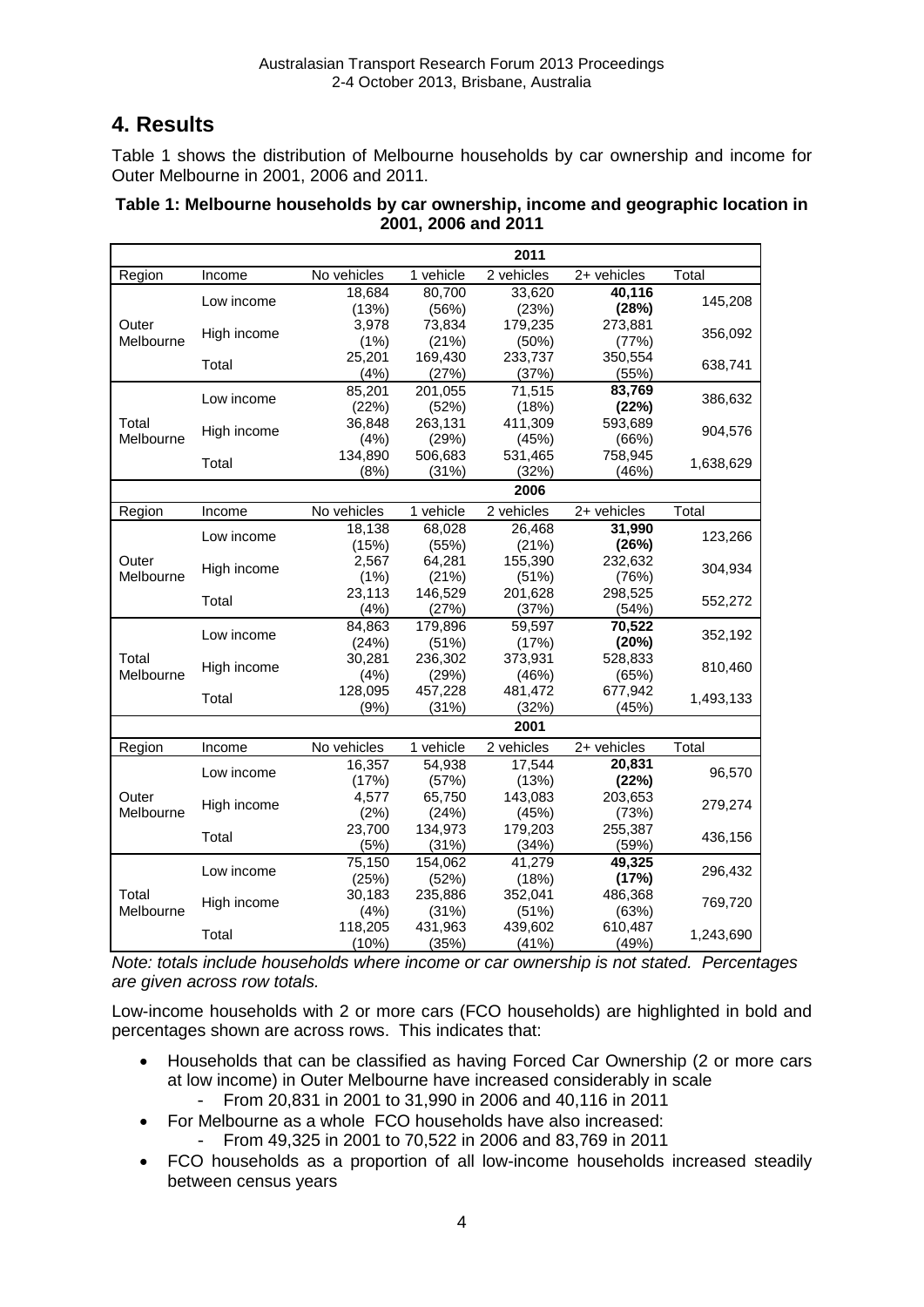- In outer Melbourne, from 22% of low-income households in 2001 to 26% in 2006 and 28% in 2011
- In all of Melbourne, from 17% in 2001 to 20% in 2006 to 22% in 2011
- In 2001, 42% of FCO households were located in fringe areas. This steadily increased to 45% in 2006 and 48% by 2011.

Overall FCO households in outer Melbourne have grown by some 19,285 between 2001 and 2011, an increase of 93%.

Figure 1 maps the percent of low-income households with 2+ vehicles (as a proportion of all low-income households) in Melbourne, based on the 2011 census. This map echoes Table 1 in demonstrating that low-income households farther from the city centre are more likely to own 2+ cars. Furthermore, it illustrates that the presence of public transport (in this case, proximity to rail stations) partially counteracts the effects of living farther from the city centre.



**Figure 1: Percent of low-income households with 2+ vehicles, 2011**

*Note: Black lines inside Melbourne boundary designate inner, middle and outer Melbourne. Data presented at the census SA1 level.*

Table 2 shows the absolute and relative percentage change in households in car ownership classes between census years.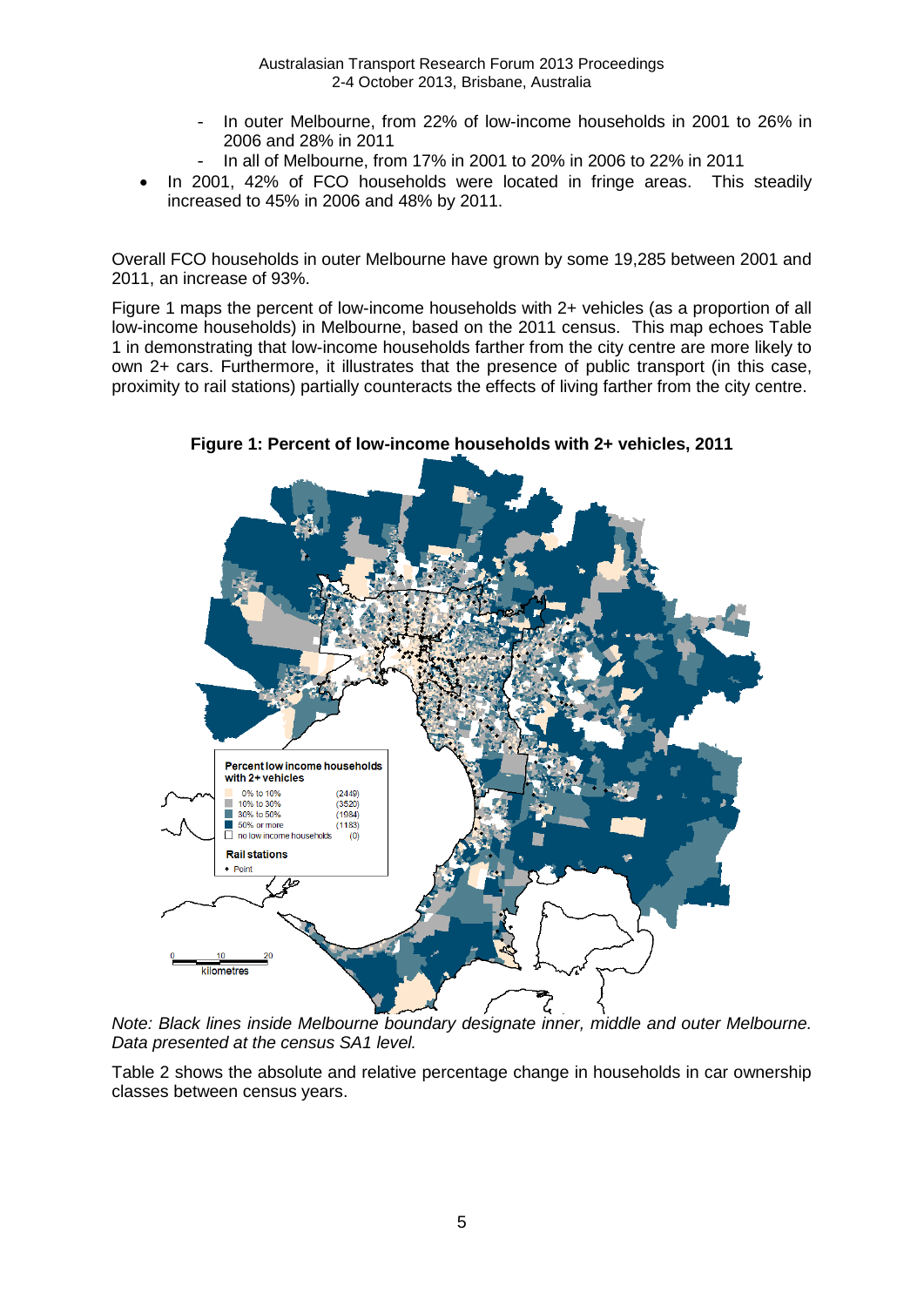| Table 2: Change in Melbourne households by car ownership, income and geographic |  |
|---------------------------------------------------------------------------------|--|
| location between 2006-2011 and 2001-2011                                        |  |

|                  |                           | DIFFERENCE 2006-2011 (% CHANGE 2006-2011) |                 |                 |                                           |                  |  |
|------------------|---------------------------|-------------------------------------------|-----------------|-----------------|-------------------------------------------|------------------|--|
| Region           | Income                    | <b>No</b>                                 | 1               | $\mathfrak{p}$  | $2+$                                      | Total            |  |
|                  |                           | vehicles                                  | vehicle         | vehicles        | vehicles                                  |                  |  |
|                  | Low income                | 1,831                                     | 1,979           | 694             | 603                                       | 4,446            |  |
|                  |                           | (11%)                                     | (16%)           | (48%)           | (34%)                                     | (14%)            |  |
| Inner Melbourne  | High income<br>Total      | 2,726                                     | 6,388           | 1,648           | 3,322                                     | 11,954           |  |
|                  |                           | (20%)                                     | (15%)           | (6%)            | $(11\%)$                                  | (13%)            |  |
|                  |                           | 4,851                                     | 9,201           | 2,509           | 4,299                                     | 16,903           |  |
|                  |                           | (15%)                                     | (15%)           | (8%)            | (12%)                                     | (10%)            |  |
|                  | Low income                | $-1,966$                                  | 6.097           | 3,840           | 4,130                                     | 7,307            |  |
|                  |                           | $(-4%)$                                   | (6%)            | (13%)           | (12%)                                     | (4%)             |  |
| Middle Melbourne | High income               | 2,442                                     | 10,730          | 11,460          | 18,896                                    | 29,459           |  |
|                  |                           | (18%)                                     | (8%)            | (6%)            | (7%)                                      | (7%)             |  |
|                  | Total                     | $-10$                                     | 16,752          | 14,705          | 22,606                                    | 39,203           |  |
|                  |                           | (0%)                                      | (7%)            | (6%)            | (7%)                                      | (5%)             |  |
|                  | Low income<br>High income | 546                                       | 12,672          | 7,152           | 8,126                                     | 21,942           |  |
|                  |                           | (3%)                                      | (19%)           | (27%)           | (25%)                                     | (18%)            |  |
| Outer Melbourne  |                           | 1,411                                     | 9,553           | 23,845          | 41,249                                    | 51,158           |  |
|                  |                           | (55%)                                     | (15%)           | (15%)           | (18%)                                     | (17%)            |  |
|                  | Total                     | 2,088                                     | 22,901          | 32,109          | 52,029                                    | 86,469           |  |
|                  |                           | (9%)                                      | (16%)           | (16%)           | (17%)                                     | (16%)            |  |
|                  | Low income                | 338                                       | 21,159          | 11,918          | 13,247                                    | 34,440           |  |
|                  |                           | (0%)                                      | (12%)           | (20%)           | (19%)                                     | (10%)            |  |
| Total            | High income               | 6,567                                     | 26,829          | 37,378          | 64,856                                    | 94,116           |  |
|                  |                           | (22%)                                     | $(11\%)$        | (10%)           | (12%)                                     | (12%)            |  |
|                  | Total                     | 6,795                                     | 49,455          | 49,993          | 81,003                                    | 145,496          |  |
|                  |                           | (5%)                                      | $(11\%)$        | (10%)           | (12%)                                     | (10%)            |  |
|                  |                           |                                           |                 |                 |                                           |                  |  |
|                  |                           |                                           |                 |                 |                                           |                  |  |
|                  |                           |                                           |                 |                 | DIFFERENCE 2001-2011 (% CHANGE 2001-2011) |                  |  |
| Region           | Income                    | $\overline{N}$                            | 1               | 2               | 2+                                        | Total            |  |
|                  |                           | vehicles                                  | vehicle         | vehicles        | vehicles                                  |                  |  |
|                  | Low income                | 4,790                                     | 3,194           | 517             | 276                                       | 7,523            |  |
|                  |                           | (37%)                                     | (29%)           | (32%)           | (13%)                                     | (26%)            |  |
| Inner Melbourne  | High income               | 6,394                                     | 11,384          | 3,496           | 3,845                                     | 20,195           |  |
|                  |                           | (63%)                                     | (30%)           | (14%)           | (13%)                                     | (25%)            |  |
|                  | Total                     | 12,138                                    | 15,714          | 4,670           | 4,927                                     | 53,616           |  |
|                  |                           | (46%)                                     | (29%)           | (16%)           | (13%)                                     | (40%)            |  |
|                  | Low income                | 2,557                                     | 15,623          | 12,335          | 13,132                                    | 29,335           |  |
|                  |                           | (6%)                                      | (18%)           | (56%)           | (50%)                                     | (17%)            |  |
| Middle Melbourne | High income               | 825                                       | 5,777           | 13,161          | 22,112                                    | 24,553           |  |
|                  |                           | (5%)                                      | (4%)            | (7%)            | (9% )                                     | (6%)             |  |
|                  | Total                     | 2,592                                     | 19,647          | 24,090          | 33,780                                    | 115,617          |  |
|                  |                           | (4% )                                     | (8%)            | (10%)           | (11%)                                     | (17%)            |  |
|                  | Low income                | 2,327                                     | 25,762          | 16,076          | 19,285                                    | 48,638           |  |
|                  |                           | (14%)                                     | (47%)           | (92%)           | (93%)                                     | $(50\%)$         |  |
| Outer Melbourne  | High income               | $-599$                                    | 8,084           | 36,152          | 70,228                                    | 76,818           |  |
|                  |                           | $(-13%)$                                  | (12%)           | (25%)           | (34%)                                     | (28%)            |  |
|                  | Total                     | 1,501                                     | 34,457          | 54,534          | 95,167                                    | 202,585          |  |
|                  |                           | (6%)                                      | (26%)           | (30%)           | (37%)                                     | (46%)            |  |
|                  | Low income                | 10,051                                    | 46,993          | 30,236          | 34,444                                    | 90,200           |  |
|                  |                           | (13%)                                     | (31%)           | (73%)           | (70%)                                     | (30%)            |  |
| Total            | High income               | 6,665                                     | 27,245          | 59,268          | 107,321                                   | 134,856          |  |
|                  | Total                     | (22%)<br>16,685                           | (12%)<br>74,720 | (17%)<br>91,863 | (22%)<br>148,458                          | (18%)<br>394,939 |  |

*Note: Totals include households where income or car ownership is not stated. Percentages represent change in population group between census years.*

Over time low-income households have disproportionately settled in outer Melbourne, adding over 48,000 households since 2001. In particular, the proportion of low-income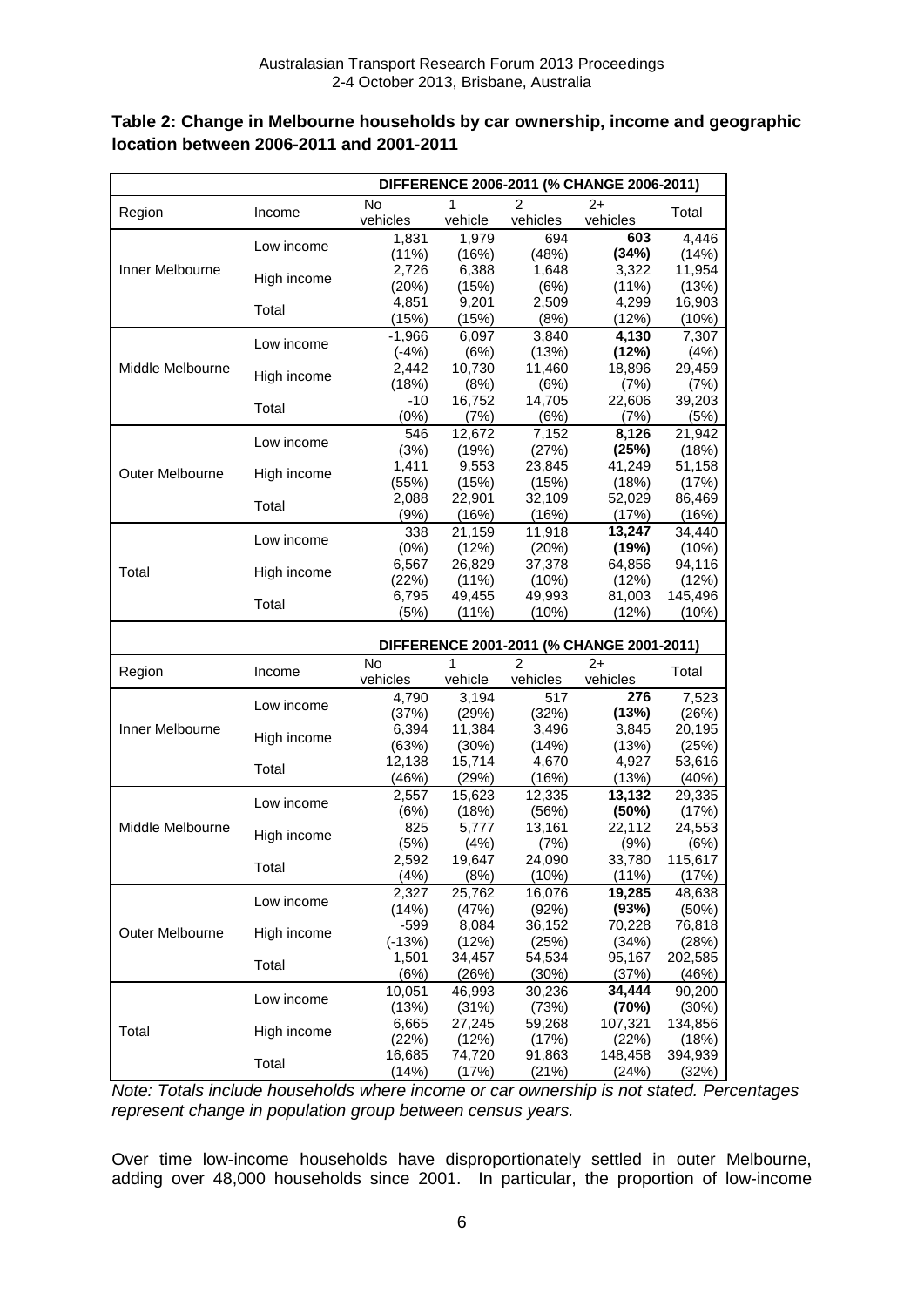households with 2+ vehicles has increased significantly, adding over 34,000 households across all of Melbourne since 2001. Most of these 2+ car households (over 19,000) have settled in outer Melbourne.

Figure 2 maps out the change in *all* low-income households between 2001 and 2011 in Melbourne<sup>[2](#page-2-0)</sup>. The highest growth rates have occurred in outer western, northern and southeastern Melbourne. This is a result of a rapid increase in greenfield housing estates in these areas. In addition there has been an increase in low-income households in inner Melbourne although the absolute number of new residents in these areas is smaller (i.e., 7,523 new low-income residents in inner Melbourne compared to 48,638 in outer Melbourne, see Table 2). Many areas of middle Melbourne, especially near train lines, have actually reduced the number of low-income households.



**Figure 2: Change in low-income households, 2001-2011**

Figure 3 presents the change 2001-2011 of low-income households with 2+ cars as a proportion of all households. With some exceptions, the largest increases in proportion of 2+ households occurred in outer suburban areas. Reductions in the percent of FCO households tended to occur in inner areas.

 $2$  Data was aggregated up from SA1 to SA2 geographic zones to improve concordance between 2001 and 2011 data.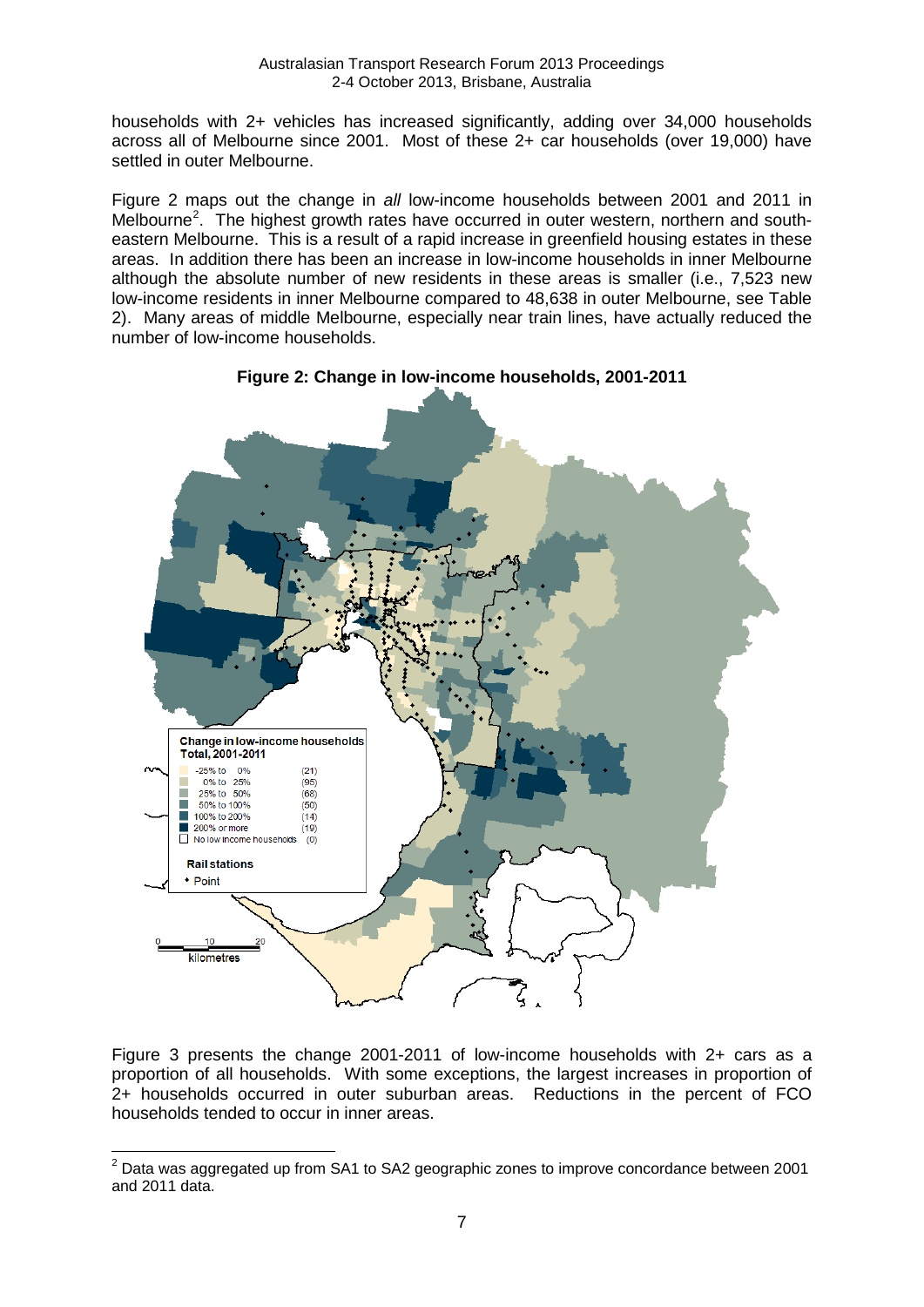



*Note: Black lines inside Melbourne boundary designate inner, middle and outer Melbourne. Data presented at the census SA2 level.*

### **5. Discussion and implications**

This research paper has explored trends in the number and distribution of low-income households with high car ownership ('Forced Car Ownership' or FCO) in Melbourne between 2001 and 2011. The analysis has shown a 93% increase in FCO households in outer Melbourne between 2001 and 2011. Most increases have been in areas with poor access to public transport or walk accessibility alternatives. The highest growth rates in low-income households have occurred in outer western, northern and south-eastern fringe and middle Melbourne. This is a result of a rapid increase in greenfield housing estates in these areas. Not only are there more low-income households locating in outer Melbourne than ever before, but a larger proportion of those households own 2 or more cars (28% in 2011 compared to 22% in 2001).

The most pressing policy implication of these numbers is the concerns it raises for the vulnerability of low income Melbourne residents to financial shocks associated with potential future increases in fuel prices. In 2001, just over 20,000 households were identified as a concern; this has almost doubled in scale in 10 years. Whilst there have been some positive